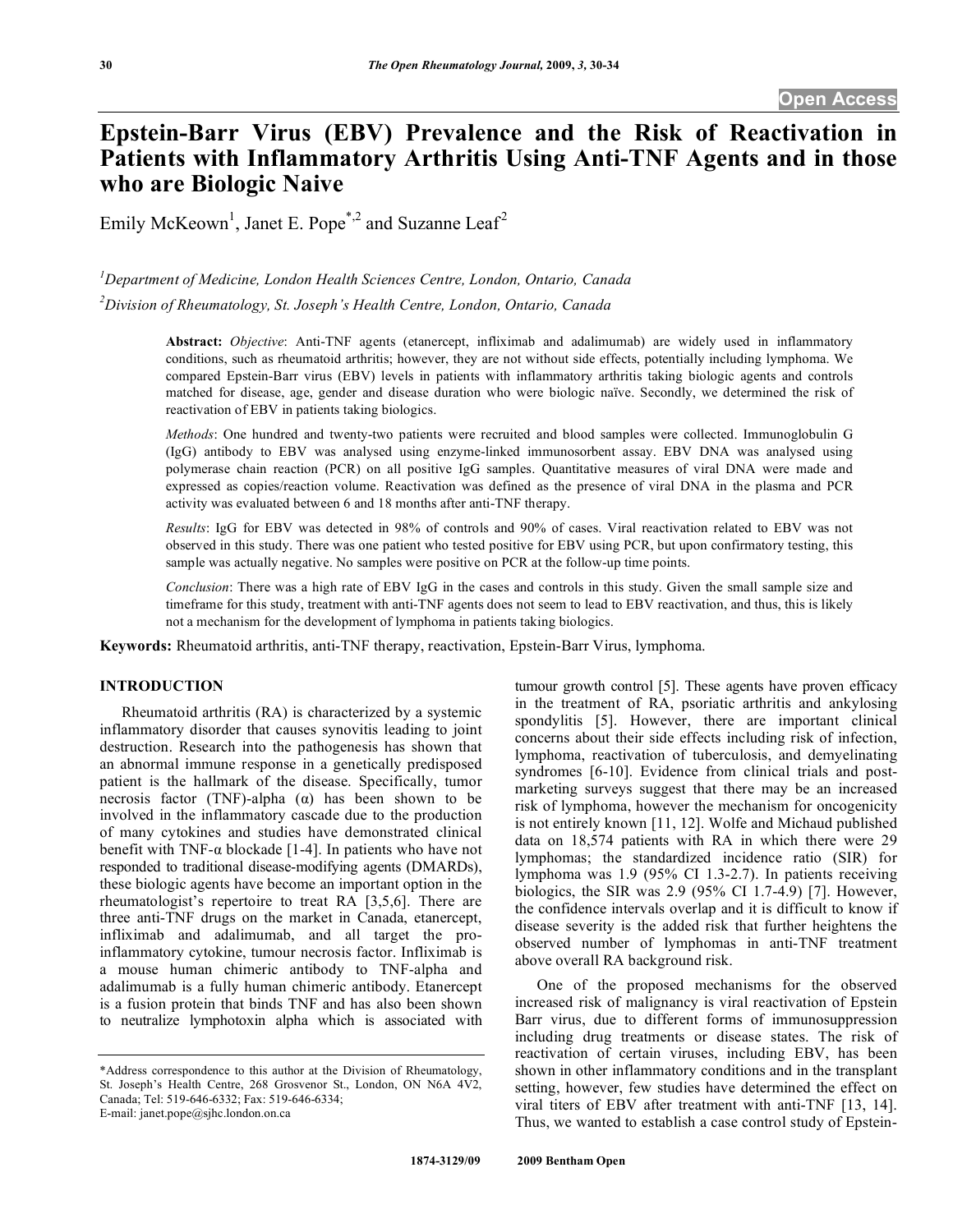Barr virus (EBV) polymerase chain reaction (PCR) in patients treated with anti-TNFs and matched controls and a prospective study of potential PCR reactivation in patients starting anti-TNF treatment.

#### **MATERIALS AND METHODOLOGY**

#### **Study Population and Protocol**

 The study population consisted of patients seen at St. Joseph's Hospital Rheumatology clinic, affiliated with the University of Western Ontario, which services a large referral area of approximately one million. The data are from patients who were seen serially by a rheumatologist and diagnosed with rheumatoid arthritis (meeting ACR criteria), ankylosing spondylitis (AS), psoriatic arthritis (PsA) or other inflammatory arthritis. AS was diagnosed according to the Modified New York Criteria (1984) where definite ankylosing spondylitis was present if the radiologic criterion was present in addition to at least one clinical criterion (which included low back pain, limitation in lumbar spine motion or limitation in chest expansion) [15]. Psoriatic arthritis was diagnosed clinically using the ClASsification of Psoriatic ARthritis (CASPAR) criteria (inflammatory joint disease with at least 3 points from the following features: current psoriasis; a history of psoriasis; a family history of psoriasis; dactylitis; juxta-articular new bone formation; rheumatoid factor negativity; and nail dystrophy) [16]. All diagnoses were made by a rheumatologist. Patients were recruited over a 6-month period and had at least two consecutive visits within an 18 month period. The study design consisted of two parts: one part was prospective and the second was a case control study. For the prospective study, patients with an inflammatory arthritis (RA, PsA, AS or other inflammatory arthritis) who were about to start anti-TNF treatment for their rheumatologic disease were recruited. Patients who were previously exposed to anti-TNF treatments or other biologics were excluded. For the case control study, similar diagnostic criteria were used to include patients, and patients were either taking a biologic (cases) or had never been exposed to a biologic treatment (controls). Patients were required to be treated with an anti-TNF biologic (etanercept, infliximab or adalimumab) for a minimum of two months. The cases were matched according to age, disease type, disease duration (within three years) and gender. The exclusion criteria were those patients not willing or unable to give consent. The type of treatment, including biologics, DMARDs and steroids, as well as baseline Health Assessment Questionnaire (HAQ) score, was recorded at the initial visit. Ethics approval was obtained locally through The University of Western Ontario Health Sciences Research Ethics Board.

 After signing a consent form, IgG levels of EBV were tested in patients receiving biologics (cases) compared to patients who were biologic naïve (controls). All samples were run at the same time with the lab unaware of exposure status. Antibody (IgG class) to EBV viral capsid antigen was detected using enzymelinked immunosorbent assay technique. Viral load EBV DNA was amplified with specific primers using PCR on all IgG positive samples. No one had a history of a recent EBV infection; therefore, IgM was not tested.

#### **Analysis**

 The frequency of EBV positivity (IgG) was measured and expressed as a percentage. EBV  $\text{IgG} > 1.1$  was defined as a positive result; 1.1 was defined as an arbitrary cutoff measurement as positive according to the manufacturer (Trinity Biotech, Canada). EBV status was compared between cases and controls in the entire group as well as disease-based subsets. *Chi square* tests were used for the analysis between cases and controls. For the prospective study the proportion of patients who were sero-converting and with PCR activity between 6 and 18 months after anti-TNF therapy was started was determined. Viral reactivation was defined as the presence of viral DNA in the plasma. Viral DNA was expressed as a quantitative variable using PCR as number of copies detected per reaction volume. *P* values of < 0.05 were considered statistically significant.

### **RESULTS**

 The mean age was 60 years (SD 13.2) and the mean disease duration was 11.7 years. The majority of patients were women (83%). A total of 122 patients were recruited and had samples analysed for this study (72 taking anti-TNF and 50 controls). Ninety-nine patients had RA, 6 had AS, 12 had PsA, and there were 5 patients with other inflammatory arthritis. In terms of immunosuppressant therapy, the majority of patients (92%) were using DMARD therapy, 50% non-steroidal anti-inflammatory drugs and 16% prednisone. The baseline HAQ score was 0.97 +/- 0.76 (SD), with 0 corresponding to no disability and 3 to severe disability. None of the patients reported a history of malignant conditions nor did any of the patients have a history of EBV related infection.

 For the viral studies, 93% were seropositive for IgG EBV (98% in the controls, and 90% in the cases) and there was no significant difference between cases and controls  $(p = 0.14)$ . The results were similar according to each disease subtype; the majority of patients were seropositive for IgG EBV. Table **1** provides the percentage of patients with positive IgG EBV in cases and controls and according to the type of disease. Although some disease subsets are limited by smaller sample sizes, the data suggest that the majority of patients are seropositive for EBV. For the prospective study, quantitative PCR was only positive in one sample at 159 copies in a male with RA taking infliximab, but upon confirmatory testing of the same sample, it was actually negative. Fig. (**1**) shows the real time PCR amplification curve for EBV in a positive representative sample compared to a patient sample, which is negative. The results did not differ according to disease subtype (RA, PsA, AS or other inflammatory arthritis), as all of the viral PCR tests were negative. The rate of EBV in our centre (as known by transplant donors) is  $> 90\%$ . In the prospective study, all patients were EBV (IgG) positive; however, no one had positive viral PCR at the follow-up time points (6 months and 18 months).

#### **DISCUSSION**

 It has been shown that various types of immunosuppression may induce viral reactivation, in particular EBV. Moreover, this reactivation of latent EBV may lead to the development of lymphoma. Our results show that the prevalence of EBV in this rheumatology practice (93%) was similar to that seen in the transplant population at our centre. The positivity for EBV seen in this study is higher than expected, but unrelated to anti-TNF exposure. EBV infects nearly all humans by the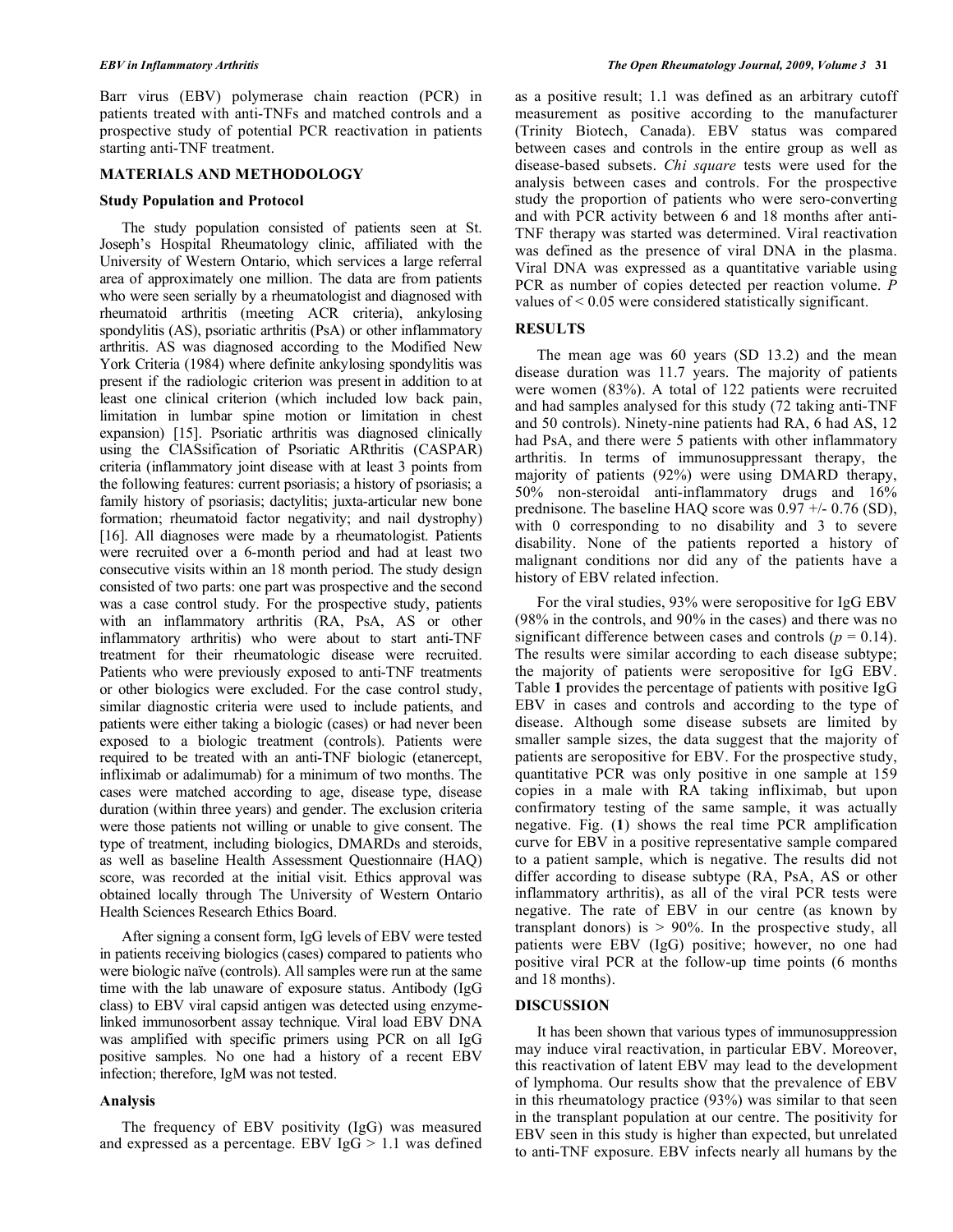|                                      | <b>Treated with Biologic (Anti-TNF)</b> |         | <b>Biologic Naive</b> |         | p-Value |
|--------------------------------------|-----------------------------------------|---------|-----------------------|---------|---------|
|                                      | n                                       | IgG EBV | $\bf n$               | IgG EBV |         |
| <b>Entire Study Population</b>       | 72                                      | 90%     | 50                    | 98%     | 0.1     |
| RA Only                              | 53                                      | 91%     | 46                    | 98%     | 0.2     |
| AS Only                              |                                         | 67%     | $\mathbf{0}$          |         |         |
| PsA Only                             |                                         | 100%    |                       | 100%    |         |
| Other Inflammatory<br>Arthritis Only |                                         | 100%    |                       | 100%    |         |

**Table 1. Percentage of IgG Positive EBV Patients Between Patients Treated with anti-TNF Agents (Cases) and Controls** 

 $RA =$  rheumatoid arthritis,  $AS =$  ankylosing spondylitis,  $PsA =$  Psoriatic arthritis.



# **Amplification Curves**

**Fig. (1).** Real time PCR analysis for quantitative EBV detection.

time they reach adulthood and the virus remains latent and resides in B lymphocytes. Healthy carriers can have approximately 1 to 50 infected cells per million leukocytes and latent infection is thought to be due to the limited expression of viral proteins to avoid immune recognition and detection [17]. However, in patients that are immunosuppressed a broader spectrum of viral proteins can be expressed allowing for further viral replication [17]. Patients with RA are considered immunosuppressed, thus this may explain the high rate of EBV positivity seen in the case control study [11, 12].

 The evidence to support an increased risk of lymphoma in patients treated with anti-TNF agents is still under scrutiny and the mechanism for the contributory role of antiTNFs for oncogenicity is speculative [8,14,18]. The findings of this study are similar to the data from a study by Torre-Cisneros [19]. In a cohort of 15 patients with refractory forms of RA being treated with infliximab for 6 weeks, there was only one patient who developed viral reactivation of human herpesvirus (HHV)-6 after the onset of the anti-TNF. None of the patients developed reactivation of EBV, even though latent EBV virus was detected in 46.6% of patients. Our results suggest that anti-TNFs do not increase the risk of viral reactivation of EBV, and that there may be other mechanisms of immunosuppression related to the development of lymphoma in RA patients.

 The immunosuppressant drugs methotrexate and azathioprine have been investigated and may alter immune function and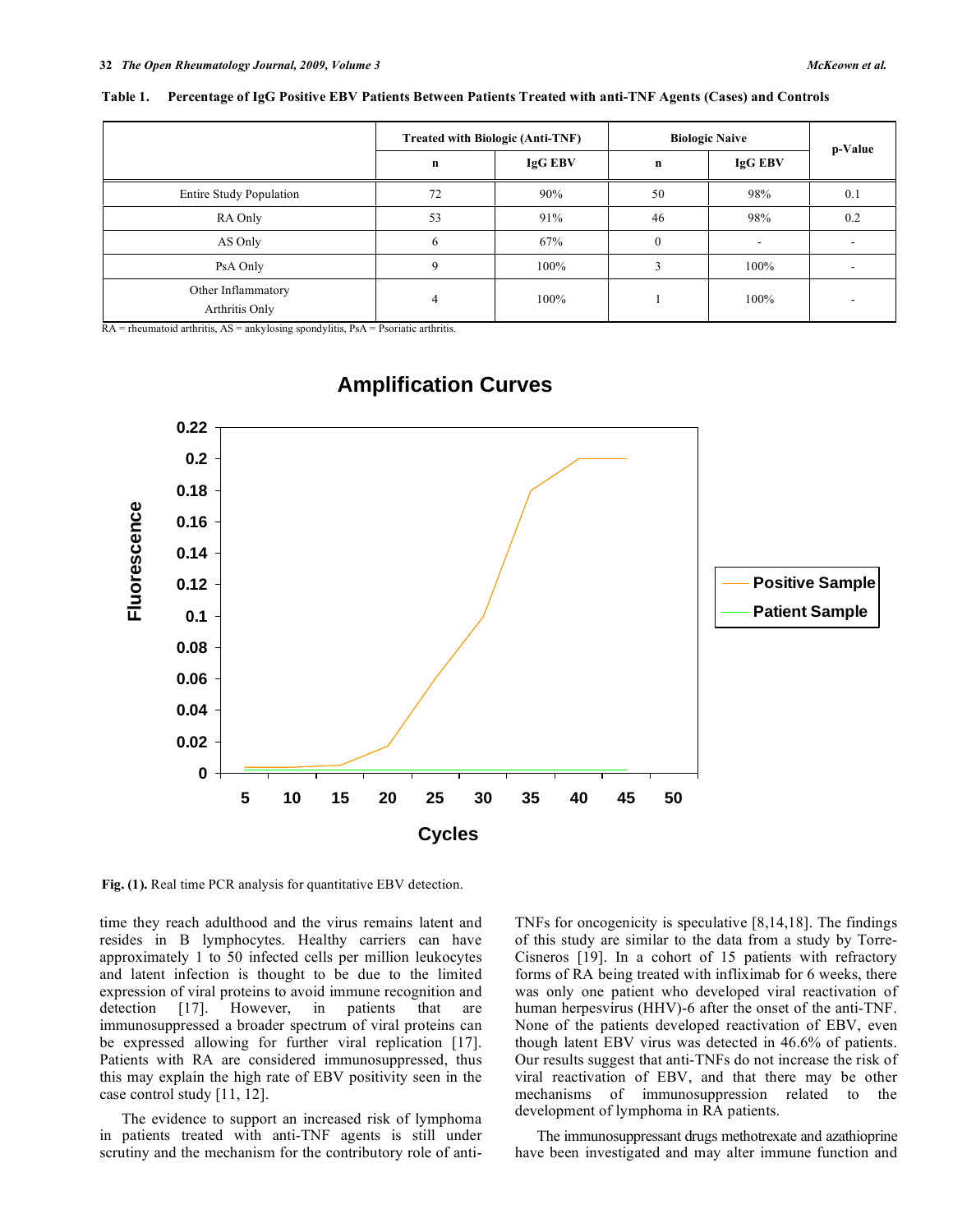surveillance mechanisms and lead to the development of lymphoproliferative disorders in patients with RA. Discontinuation of methotrexate has been followed by a regression of lymphoma in numerous case reports, thus providing some evidence for a link, however there are conflicting results [14]. For example, Wolfe and Michaud prospectively studied 18,572 patients with RA and did not find an increased SIR for lymphoma in patients receiving methotrexate compared to those not exposed to methotrexate. In our study, the majority of patients were taking a DMARD that included methotrexate and this could confer additional immunosuppression leading to EBV positivity. There is some evidence that Crohn's patients treated with azathioprine and 6 mercaptopurine may have an increased risk of developing lymphoma. Losco *et al*. report a case study of a patient with Crohn's disease treated with azathioprine and infliximab who developed diffuse large B cell lymphoma and EBV was detected (*via* PCR) in the neoplastic cells [13]. In contrast, the degree of immunosuppression to induce viral reactivation of EBV was not seen in this study, and there may be some amount of immune preservation in these patients that is not seen in other populations, such as organ transplantation.

 In the transplant setting, for example, EBV associated post-transplant lymphoproliferative disorders (PTLD) are thought to be due to the transformation of the host lymphocytes, from the donor organ in EBV-seronegative patients, or a combination of donor and recipient EBV isolate in seropositive patients [14]. As a result, there is an expansion of multiple lineages of EBV transformed B cells, and the expression of a number of latent EBV oncogenes. This mechanism is supported by the high levels of EBV DNA in the cellular and cell-free fractions of blood in patients with PTLD [17]. Furthermore, EBV viral load in plasma acts as a marker of tumour burden in patients with sporadic EBV-related lymphomas including B cell, T cell, Natural killer cell and Hodgkin's subtypes [17]. In this mechanism of oncogenicity, the patient's immune system is unable to control latent EBV infection and impaired cellular immunity allows for the reactivation of EBV, leading to the development of lymphoma. Rohr *et al*. reported two cases of EBV associated lymphomas after solid organ transplant and found different EBV expression patterns associated with PTLD and infectious mononucleosis [20]. It has also been shown that EBV DNA levels increase before a patient becomes symptomatic due to PTLD, thus EBV viral load testing is done as a screening measure in patients at highest risk for PTLD [21]. Overall, the data from the transplant population suggests that immunosuppression is a critical risk factor for the development of EBV positive lymphomas. It is known that RA patients face some impairment in immunity that can lead to the development of serious bacterial infections and granulomatous infections, however, the necessary degree of immunosuppression to lead to an EBV associated lymphoma is unknown in this population [6,10]. In addition, the specific mechanism of immunosuppression has yet to be determined.

 Limitations to this study should be reviewed and understood. First, our study included only several hundred patients, and therefore is underpowered to detect an excessive risk of a rare event, such as the development of lymphoma. The overall risk of lymphoma in patients with RA is conflicting in the literature. Wolfe and Michaud have

attempted to address the possible risk of lymphoma in patients with RA using anti-TNF therapy. From the 19,591 patients in the National Data Bank for Rheumatic Diseases (NDB) registry, the authors found that there was no increase in the risk of lymphoma in patients treated with anti-TNF agents (odds ratio [OR] 1.0, 95% CI 0.6-1.8 [P0.875]) [12]. These results are in contrast to a meta-analysis of randomized clinical trials (RCT) data conducted by Bongartz *et al*. using infliximab or adalimumab in RA. A total of 10 lymphomas in 3493 patients treated with anti-TNFs were identified compared to no lymphomas in 1,512 non-anti-TNF treated patients. The pooled odds ratio for malignancies in anti-TNF treated patients was 3.3 (95% CI 1.2-9.1), indicating that there was a significantly higher risk of malignancy in patients with RA treated with anti-TNF therapy [8]. Bongartz *et al*. recently performed a second meta-analysis of RCTs of studies involving etanercept for a study duration of 12 weeks. Twenty-six patients in the etanercept group were diagnosed with a malignancy  $[incidence rate (IR) 10.47/1000$  Patient Years  $(PY)$ ] compared to 7 patients in the control group (IR 6.66/1000 PY), which was not significantly different between groups [22]. In a population based cohort study by Askling *et al*., the risk of lymphoma in patients with RA treated with anti-TNFs was tripled (SIR =  $2.9$ , 95% CI 1.3 to 5.6) compared to the general population, however, when adjusted for sex, age, and disease duration, the risk of lymphoma after treatment with anti-TNF agents was no higher compared to the other RA cohorts [11]. Thus, the risk of lymphoma in patients using anti-TNF therapy for RA is still debatable making the search for potential mechanisms challenging in this population. We note also, that these previous studies have focused on the RA population whereas our study includes patients with other inflammatory conditions, AS and PsA. This heterogeneity within the patient population may have affected our results. Another limitation is that our observation period of 18 months may have been too short to observe viral reactivation of EBV. Given the unknown duration of development of EBV related lymphoproliferative diseases, it is premature to rule out the potential of EBV reactivation as a mechanism for the risk of developing lymphoma. As a result, we may have failed to identify some of the cases of EBV reactivation and this must be considered when interpreting our results.

### **CONCLUSION**

 In conclusion, it seems unlikely that EBV is reactivated in patients with RA taking anti-TNF agents, given the small sample size and relatively short timeframe from the initiation of biologic therapy in this study. To understand the potential risk of lymphoma in patients with rheumatoid arthritis, the degree of immunosuppression necessary to induce viral reactivation of EBV must include considerations of the underlying disease, other forms of immunosuppressant therapy and the exact duration for EBV infection. It appears that the patients in this study taking anti-TNFs were not completely immunocompetent, but also not as immunosuppressed as transplant patients to induce EBV reactivation. However, due to the serious implications of lymphoma and the lack of long term data with anti-TNF therapies, physicians still need to warn patients of the potential risk. At present, we would also recommend that